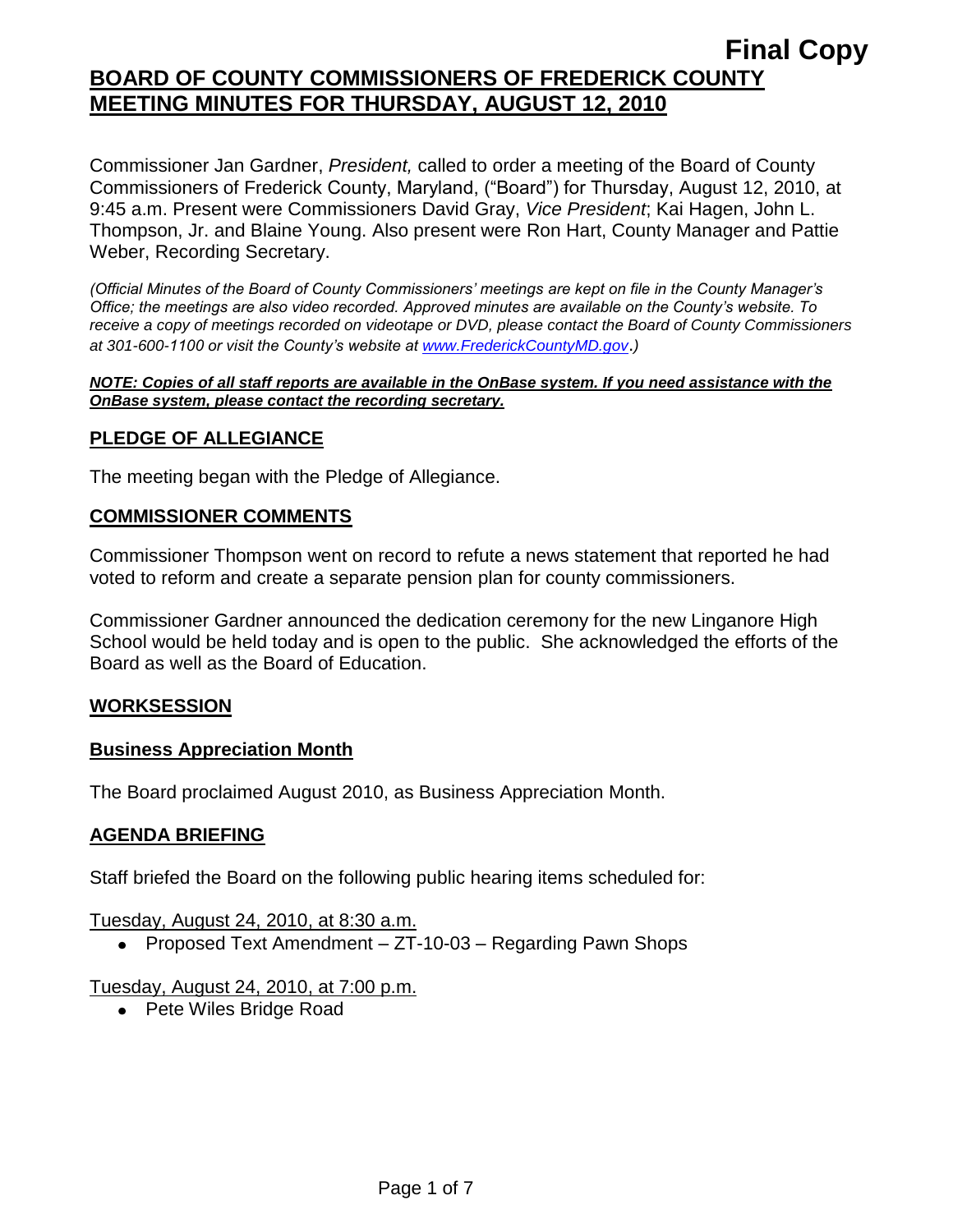## **CONSENT AGENDA**

The following items were included on the consent agenda.

#### BID AWARDS

- 1. Purchasing Memo #11-17 Maintenance and Support from VMware Software Award to: Convergence Technologies Consulting Award amount: \$32,760.00
- 2. Purchasing Memo #11-19 Magazine Subscription Services (Piggyback) Award to: Ebsco Award amount: \$45,000.00

### BUDGET TRANSFER

1. #BT-11-016, Accounting, Finance Division

### GRANT

1. Request to Apply for a Grant through the Snyder Foundation for Animals – Harold Domer, Animal Control Division

Commissioner Gray moved to approve the consent agenda as presented, noting on Bid Award #2, Ebsco has agreed to the piggyback through Council of Governments (COG) through Loudon County. Commissioner Hagen seconded the motion that passed 5-0.

#### **PUBLIC HEARING**

## **Proposed Resolution Creating and Defining The City of Frederick Corporate Limits as a Recovery Zone in Frederick County – Doug Browning, Frederick Community College (FCC)**

A public hearing was held, as duly advertised, on a proposed resolution to create and define the City of Frederick corporate limits as a recovery zone, which will allow Frederick Community College to utilize recovery zone bonds to finance projects including a parking deck and a third story addition to one of its student services buildings.

Dr. Carol Eaton, President of FCC, Mr. Doug Browning and Mr. Jim Cumbie, Venable LLP (county bond counsel), presented the proposed resolution.

Commissioner Young expressed two concerns regarding the parking deck; asking that if the resolution was approved, 1) a caveat be added to ensure that parking would always remain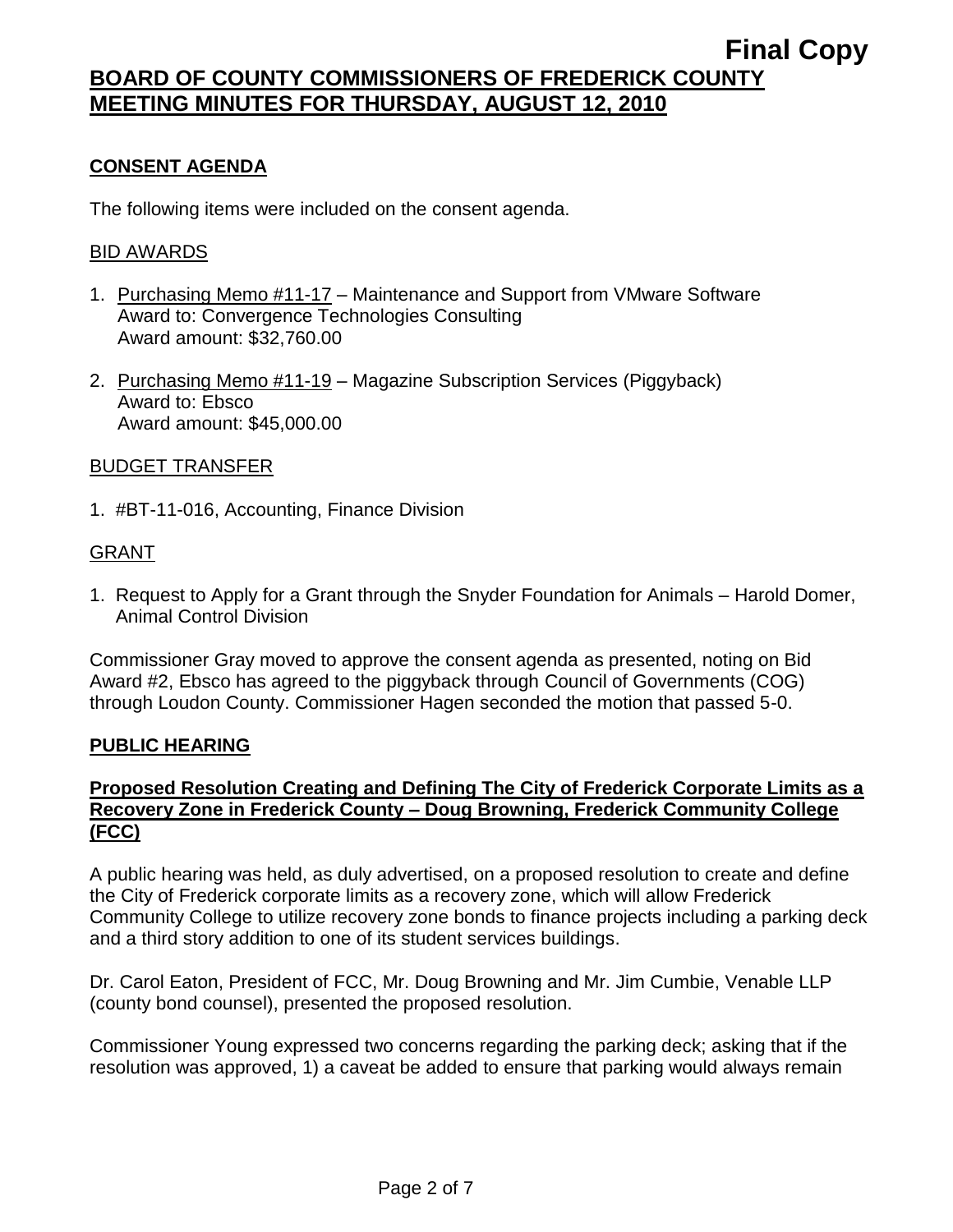funded by student registration fees and not become a paid parking deck; and 2) have no designated parking for staff and faculty and should be open parking to students only. Dr. Eaton responded that while the intention is to keep the parking funded by registration fees and open to students only, future FCC presidents/boards may deem it necessary to make changes.

There were no public comments.

Commissioner Hagen moved to approve the resolution as presented. Commissioner Gray seconded the motion. Commissioner Gardner noted the minutes should reflect Commissioner Young's request that the parking be paid for by the registration fees, and be for the benefit of the students and have no designated parking for staff and faculty. The motion passed  $4 - 1$ with Commissioner Thompson opposed.

## **ADMINISTRATIVE BUSINESS**

## **Bid Award – Purchasing Memo #11-14, Water and Sewer Billing Services (Sole Source) – Hal Good, Finance Division**

Mr. Good, Mr. Mike Marschner and Ms. Brenda Teach, Utilities and Solid Waste Management Division, presented the proposed purchasing memo.

Commissioner Gray moved approval of Purchasing Memo #11-14 as presented. Commissioner Young seconded the motion that passed 5 – 0.

## **Bid Award – Purchasing Memo #11-18 – Bid #10-CP-74, Surface Coat of Various Frederick County Roadways – Hal Good, Finance Division**

Mr. Good, Mr. Robert Shen and Mr. Andrew McGilvray, Public Works Division, presented the proposed purchasing memo.

Commissioner Gardner noted the original award to Florida Highway Products, Inc. went into default.

Commissioner Gray moved approval of Purchasing Memo #11-18 as presented. Commissioner Hagen seconded the motion that passed 5 – 0.

## **Waiver of Development Impact Fees for Affordable Housing – Jenny Short, Citizens Services Division**

Ms. Short presented the proposal to adopt local legislation to waive development impact fees for the construction of affordable housing in Frederick County and for county staff to take this issue to public hearing.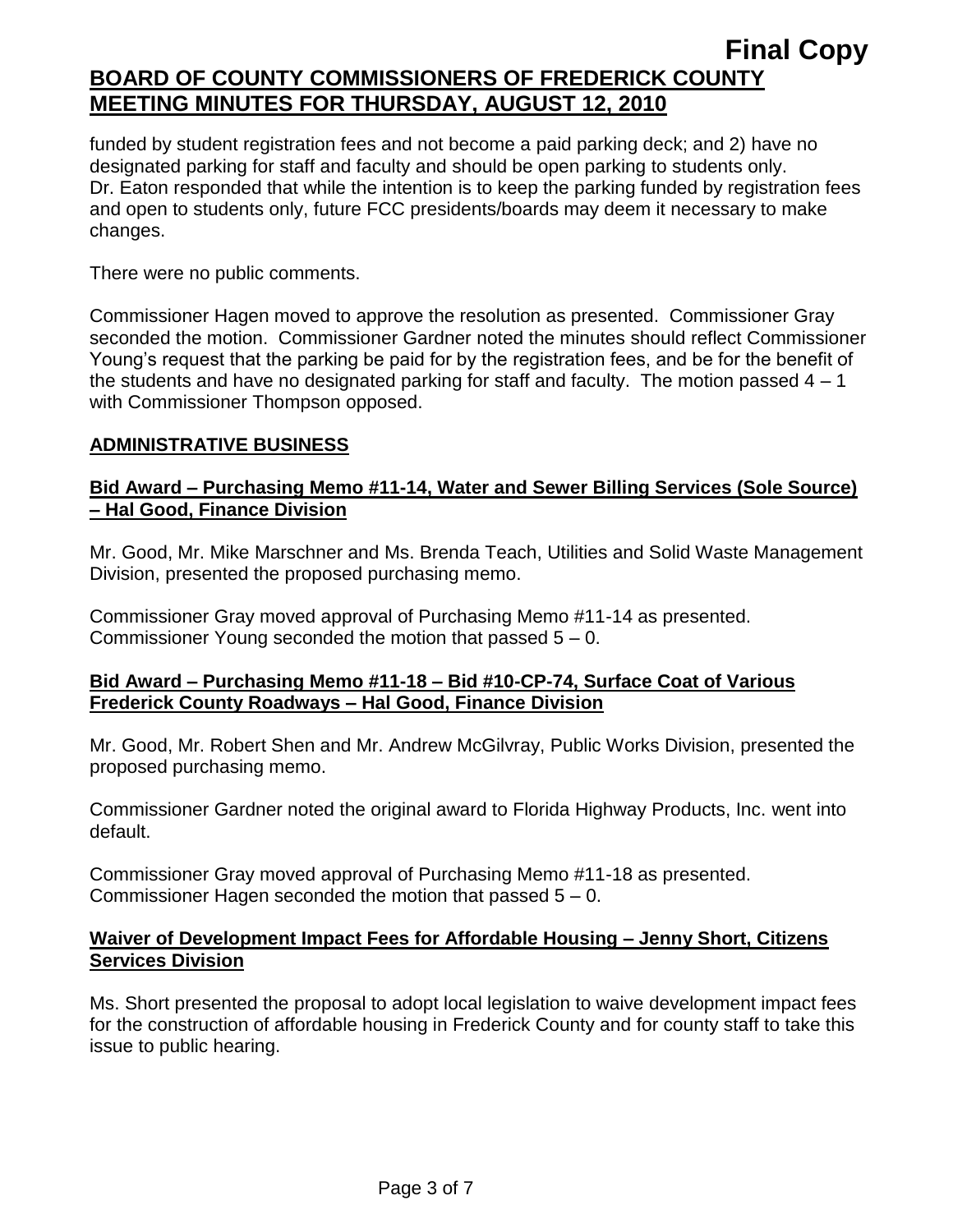John Mathias, Office of the County Attorney and John Kroll, Finance Division, participated in the discussion.

Commissioner Young suggested exploring/researching options to repay the initial waived impact fees, possibly when the home is sold, or provide a payment program.

Commissioner Gardner noted the Board was in agreement to accept public comments for this item. Public comments were heard from:

- Steve Fox Frederick County Association of Realtors
- Ron Cramer Executive Director, Habitat for Humanity
- Valerie Wadle Finance Manager, Habitat for Humanity
- Janet Fogle Housing Authority, Frederick City
- Dick Johnson Board Member, Habitat for Humanity

Commissioner Gardner summarized, from the discussion, that staff should evaluate sliding scale and repayment options and move forward to prepare legal documents to debate before proceeding to public hearing. The consensus was in favor of guidance 4 – 1 with Commissioner Thompson opposed.

## **Extension of Metropolitan Washington Council of Governments (MWCOG) Contract Funding for Employer Outreach Services – Nancy Norris, Transit Services Division**

Commissioner Young recused himself from this agenda item.

Ms. Norris presented the request to extend the MWCOG contract for employer outreach services.

Commissioner Hagen moved approval of the extension as presented. Commissioner Gray seconded the motion that passed 3 – 1 with Commissioner Thompson opposed and Commissioner Young recused.

## **Summary of 2010 Legislative Package and Initiation of 2011 Legislative Considerations – John Mathias, Office of the County Attorney and Ragen Cherney, Office of the County Manager**

Mr. Cherney presented the 2010 Legislative Package summary and the tentative schedule for the 2011 legislative considerations. Mr. Mathias participated in the discussion.

Commissioner Young added that he may have a few proposals to include in the 2011 legislative package.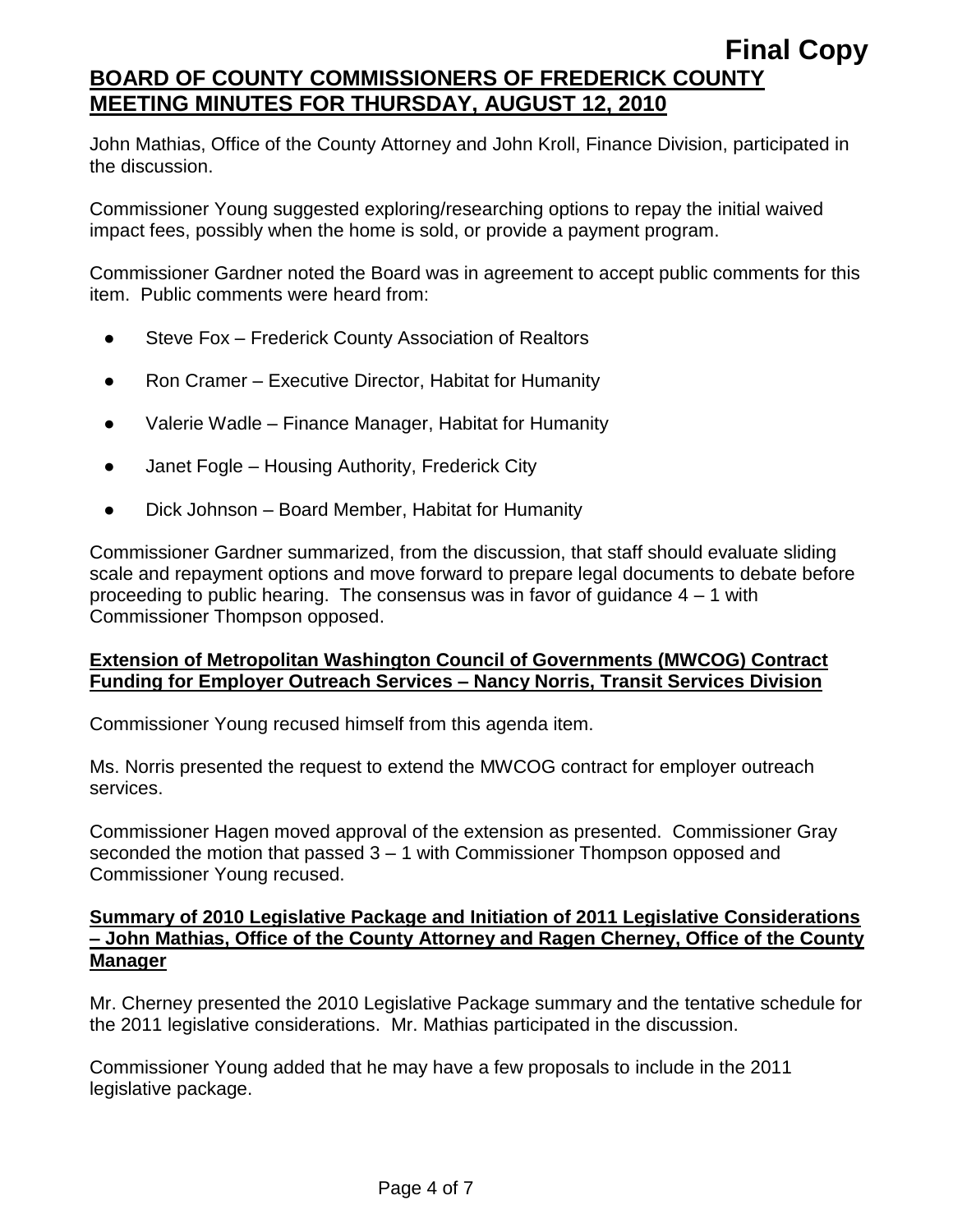Commissioner Gardner suggested waiting until after August 31<sup>st</sup> to mail out letters to various organizations to solicit input on legislative issues in order to allow time to include additional proposals for consideration.

By unanimous consensus, the Board adopted the schedule, noting to delay sending out letters until after August  $31<sup>st</sup>$ . An additional meeting will be held to confirm the proposals.

## **Direction to Proceed with a Formal Piecemeal Application of a Staff Initiated Zoning Request for the Stadler Property (TM 85 P 199) and Develop Administrative Procedures for Errors Identified on a Comprehensive Zoning Map/Plan – Eric Soter, Planning Division**

Mr. Soter presented the request for direction to proceed and also to develop procedures for errors, omissions, mistakes on land use/zoning maps.

Commissioner Gray moved to approve the request as presented. Commissioner Hagen seconded the motion that passed 4 – with Commissioner Thompson opposed.

## **COMISSIONER COMMENTS**

None

## **PUBLIC COMMENTS**

● Bill Ashton

## **QUESTIONS – PRESS**

None.

## **CLOSED SESSION**

Commissioner Gray moved to proceed into closed session in accordance with Maryland Annotated Code State Government Article § 10-508(a)(7) To consult with counsel to obtain legal advice; and (8) To consult with staff, consultants or other individuals about pending or potential litigation. Commissioner Hagen seconded the motion that passed 5 – 0.

## **ADJOURN**

The meeting adjourned at 12:50 p.m.

Patricia Weber Recording Secretary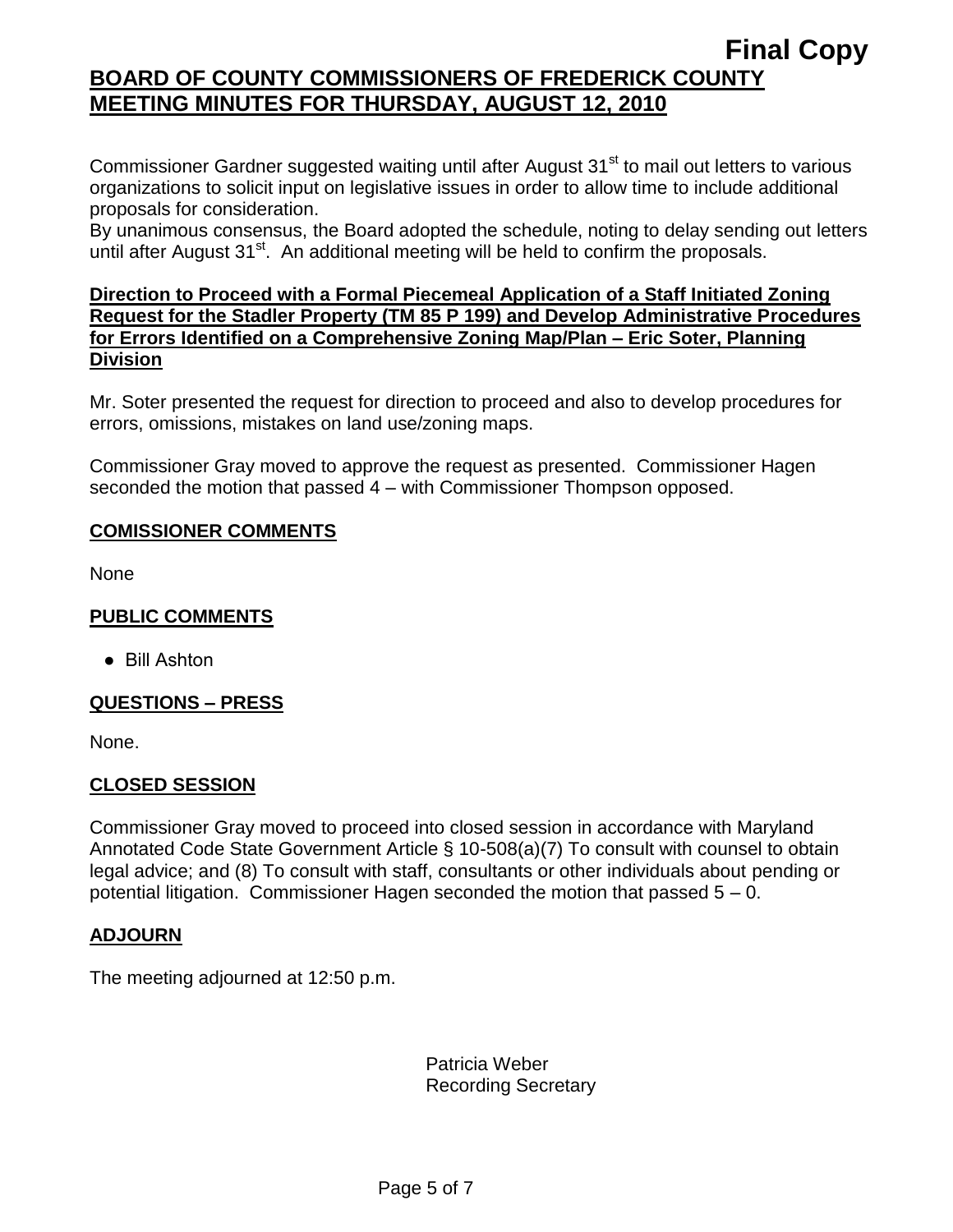# **Final Copy**

# **BOARD OF COUNTY COMMISSIONERS OF FREDERICK COUNTY MEETING MINUTES FOR THURSDAY, AUGUST 12, 2010**

## **FORM OF STATEMENT FOR CLOSING THE MEETING OF THURSDAY, AUGUST 12, 2010**

## **STATUTORY AUTHORITY TO CLOSE SESSION**

## **State Government Article §10-508(a):**

(7) To consult with counsel to obtain legal advice on a legal matter and (8) To consult with staff, consultants, or other individuals about pending or potential litigation.

## **Motion:**

Commissioner Gray moved to proceed into closed session in accordance with Maryland Annotated Code State Government Article § 10-508(a)(7) To consult with counsel to obtain legal advice; and (8) To consult with staff, consultants or other individuals about pending or potential litigation. Commissioner Hagen seconded the motion that passed 5 – 0.

## **Time and Location:**

12:50 p.m. – Third Floor Meeting Room, Winchester Hall

## **Topic to be Discussed:**

To obtain guidance concerning pending litigation.

Patricia Weber Recording Secretary